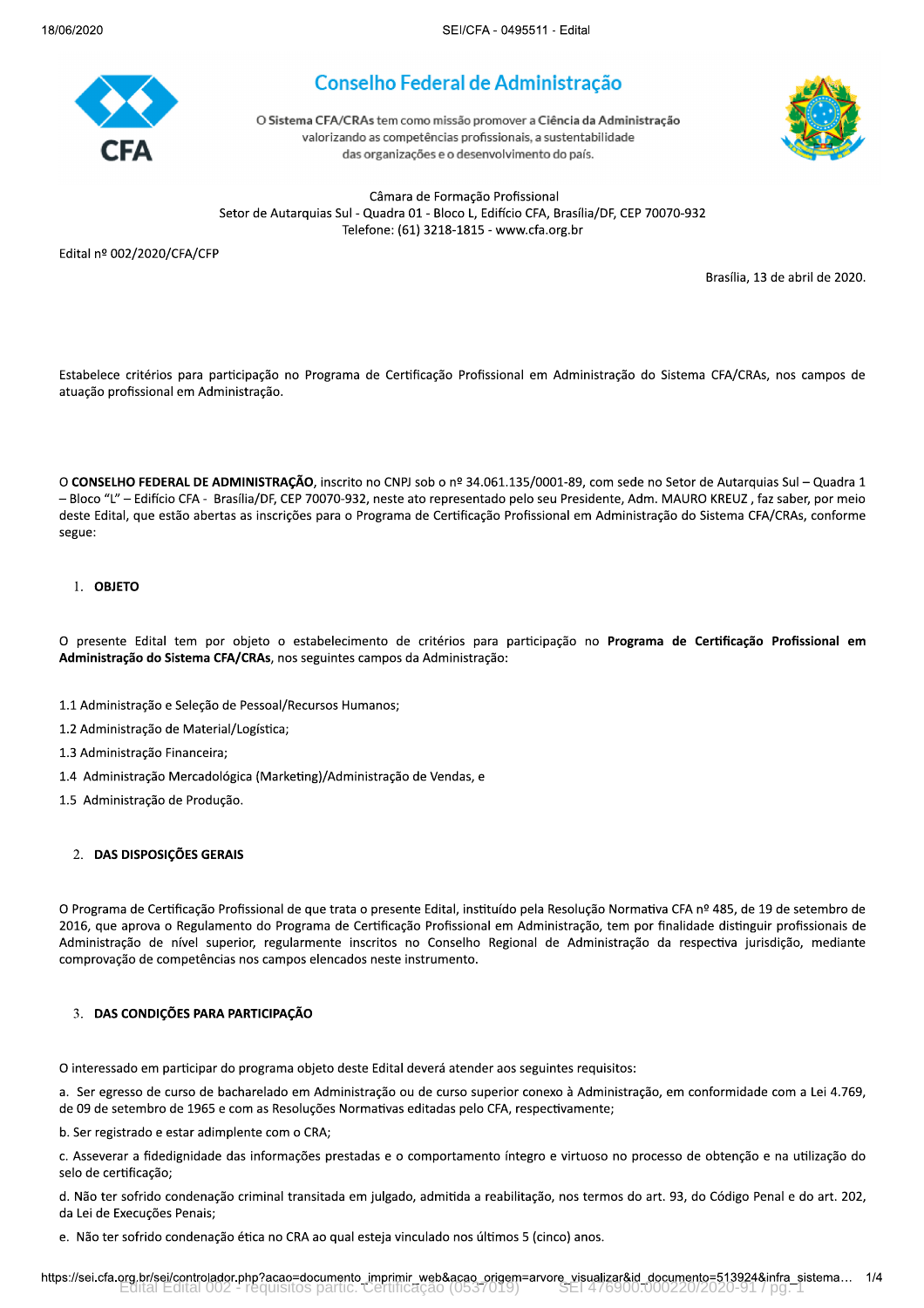### 4. DAS CONDIÇÕES PARA INSCRIÇÃO

4.1 O candidato realizará sua inscrição no site certificacao.cfa.org.br, onde poderão ser obtidas outras orientações para participação no processo de Certificação Profissional, inclusive quanto ao preenchimento de informações a serem repassadas à entidade responsável pela realização dos exames.

4.2 O interessado em participar do presente programa deverá atender aos seguintes requisitos para inscrição:

a. Preencher o formulário de inscrição disponibilizado, registrando todos os dados solicitados, dentre eles: nome completo, RG, e-mail, número do registro e sigla do CRA ao qual está vinculado, além de informar se possui alguma necessidade especial para realização da prova.

b. Concordar, por meio de aceite disponibilizado no sistema de inscrições que, na data de inscrição, cumpre todos os requisitos necessários para participar do processo de Certificação, de acordo com este Edital.

4.2.1 A partir da conclusão da inscrição, o candidato receberá login (CPF) e senha eletrônica que dará acesso a sistema informatizado que permitirá a emissão do boleto, agendamento e visualização do resultado.

4.2.2 Na sequência, será gerado um boleto de cobrança, relativo à taxa de inscrição, de valor igual a R\$ 350,00 (trezentos e cinquenta reais), que poderá ser pago em qualquer agência da rede bancária no prazo máximo de 30 (trinta) dias após a sua emissão.

4.2.3 Caso o candidato não efetue o pagamento da taxa de inscrição na data de vencimento, somente poderá emitir um novo boleto 5 (cinco) dias após a data de vencimento do boleto anterior.

4.2.4 Após a confirmação do pagamento, o CFA enviará comunicado ao candidato, usando o endereço eletrônico por ele informado, liberando o sistema para continuidade do processo.

4.2.5 Uma vez liberado o sistema para continuidade do processo, o candidato terá prazo de 30 (trinta) dias para agendar a data e o local do exame. Caso o agendamento não seja realizado neste prazo, o candidato perderá o direito ao agendamento e o valor pago não será ressarcido, tornando-se necessária a realização de nova inscrição.

4.2.6 A data escolhida para o exame deve ser, no mínimo, 7 (sete) dias após a data do agendamento indicado no item 4.2.5 deste Edital. O calendário do sistema de inscrição apresentará 60 (sessenta) dias para agendamento do exame.

4.2.7 Uma vez escolhida data e local, o agendamento passará ao status de "Agendamento Solicitado". Nesta situação, o candidato poderá cancelar o "Agendamento Solicitado" até 2 (duas) vezes.

4.2.8 O CFA reserva-se ao direito de não aceitar a inscrição, caso:

- a. não estejam preenchidos os requisitos de acesso ao processo de inscrição;
- b. não venha a ser cumprido qualquer dispositivo deste Edital, disponibilizado para consulta no site certificacao.cfa.org.br.
- c. sejam observadas incorreções/anomalias nas informações ou documentos apresentados na inscrição.

4.2.9 A decisão e os motivos da não aceitação da inscrição serão comunicados por escrito (meio eletrônico) ao candidato.

4.2.10 O candidato com deficiência deverá especificar sua necessidade para realização da prova no ato da inscrição.

4.2.11 Quando faltarem 7 (sete) dias para a realização do exame, o candidato receberá um e-mail informando que seu agendamento entrou no status "Agendamento Confirmado" e, a partir daí, não será mais possível realizar o cancelamento/novo agendamento.

4.2.12 Os agendamentos com status "Solicitado" ou "Confirmado" poderão ser cancelados a qualquer tempo pela Fundação Getulio Vargas (FGV), caso ocorra qualquer imprevisto que impossibilite a aplicação do exame no Centro de Teste escolhido. Neste caso, será enviada ao candidato notificação eletrônica, via sistema, a respeito do cancelamento do agendamento. Por consequência, o candidato estará apto a realizar novo agendamento. O cancelamento realizado não afeta o limite de 2 (dois) cancelamentos permitidos ao candidato.

### 5. REAGENDAMENTO

5.1 O candidato que cancelar um "Agendamento Solicitado" deverá realizar novo agendamento no prazo de 30 (trinta) dias contados da data do cancelamento. Caso o novo agendamento não seja feito no prazo estipulado, a inscrição será cancelada.

5.2 O candidato poderá providenciar seu reagendamento (alteração de cidade, data ou horário da realização da prova) até o prazo mínimo de 7 (sete) dias anteriores à data inicialmente agendada para o exame.

### 6. REALIZAÇÃO DO EXAME

6.1 A presente Certificação para os Profissionais que atendam os requisitos deste Edital será efetivada por meio de exames aplicados, fiscalizados e corrigidos pela FGV.

6.2 O candidato deverá realizar o exame dentro do prazo estipulado no Sistema de Inscrição, nos locais, datas e horários estabelecidos (Centros de Testes da FGV, distribuídos em diversas localidades do território nacional). Recomenda-se que o candidato, um dia antes da data do exame, faça o login no sistema de inscrição e confirme o local do exame através do menu "Agendamento".

6.3 As orientações no local do exame serão prestadas por fiscal do Centro de Testes e deverão ser respeitadas pelos candidatos, sob pena de desclassificação, sem reembolso da taxa de inscrição. Nestes casos, o candidato não poderá se candidatar a nova prova.

6.4 Em caso de dúvidas, em qualquer etapa do processo, o candidato pode consultar, além do site certificacao.cfa.org.br, os sites do CFA e do CRA de sua região, ou, diretamente, as referidas entidades.

6.5 O candidato deverá se apresentar ao local no e dia hora marcados no Sistema de Inscrição portando documentos que possibilitem sua identificação. Aqueles que não o fizerem estarão automaticamente desclassificados e não poderão promover novo agendamento, a não ser por intermédio de nova inscrição.

6.6 As demais orientações, no local do exame, serão prestadas por fiscal do Centro de Testes da FGV.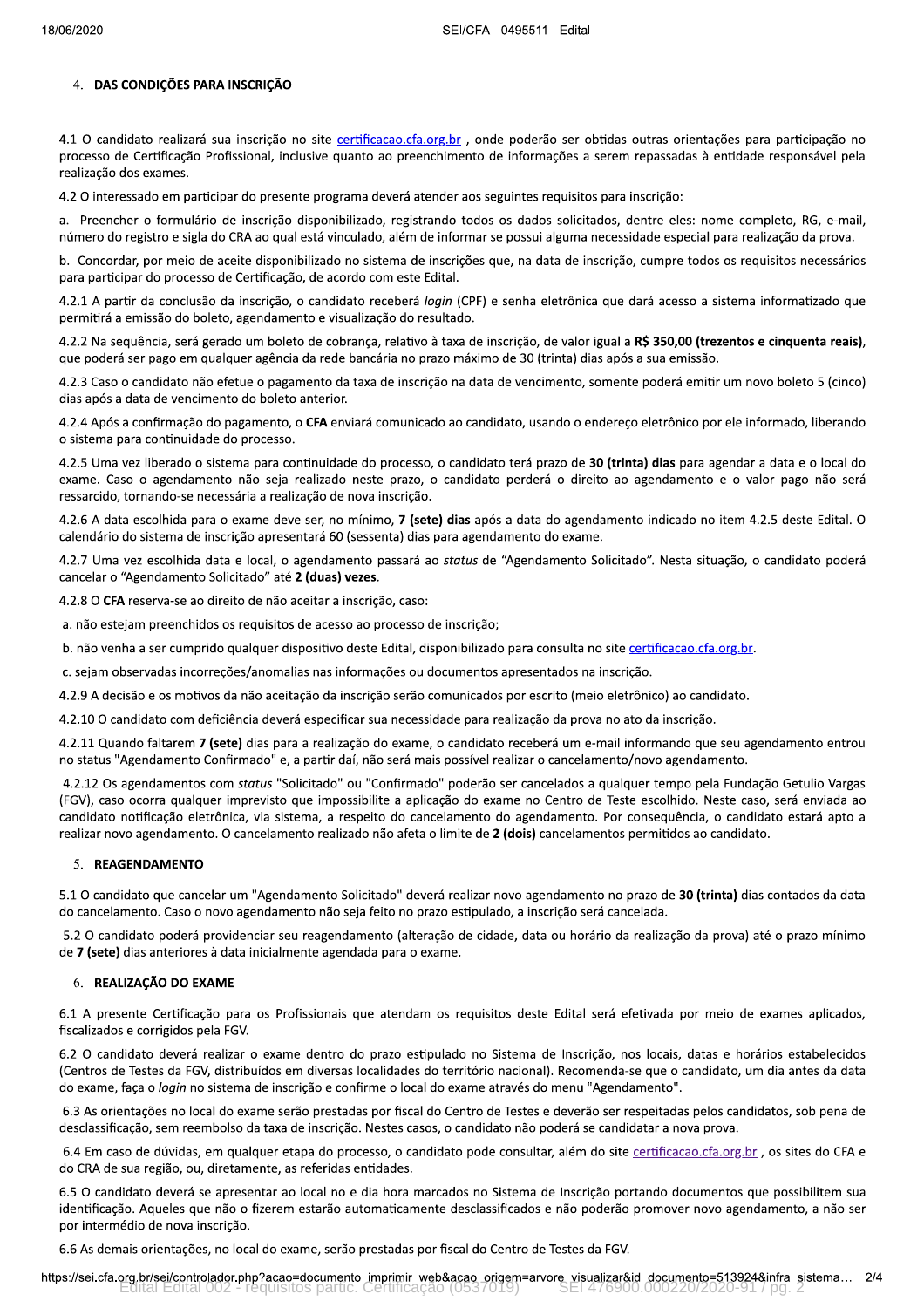6.7 Caso venha a ser percebida qualquer atitude que desrespeite o processo de Certificação, o candidato poderá ser desclassificado, mesmo antes de concluir seu exame. Nesta situação, não caberá qualquer tipo de reembolso e o candidato não poderá se candidatar a nova prova.

6.8 O candidato deverá se apresentar no local de exame no dia marcado no sistema de inscrição com 30 (trinta) minutos de antecedência em relação ao horário agendado e observar as seguintes condições:

a. Levar a senha utilizada para acessar o sistema de inscrição, pois ela será utilizada para abrir a prova juntamente com o CPF. O candidato gue não souber a senha não poderá realizar a prova;

b. Seguir rigorosamente as orientações do fiscal do Centro de Testes da FGV;

c. Trajar roupas condizentes com o ambiente do Centro de Teste da FGV (em alguns locais é proibido o uso de bermudas);

d. Apresentar, quando solicitado, documento de identificação com foto recente (cédula de identidade emitida por Secretaria de Segurança).

e. Serão aceitos documentos emitidos pelas Forças Armadas, Polícia Militar, Ministério das Relações Exteriores, Ordens ou Conselhos de Classe, os quais por força de Lei Federal possuem validade como documento de identidade, além da Carteira de Trabalho e Previdência Social e da Carteira Nacional de Habilitação;

f. Nao portar nenhum material (livro, apostilas, revistas, jornais etc.), equipamento eletronico (microcomputadores, *notebooks, ultrabooks, tablets,* etc), de comunicação (telefones, *smartphones, pagers* etc.) ou qualquer tipo de calculadora financeira ou similar

g. Não serão tolerados atrasos, de qualquer natureza ou justificativa, em relação ao horário marcado no sistema de agendamento. Nestes casos, o candidato será considerado ausente, sendo necessária a realização de nova inscrição, com novo pagamento de taxa.

6.9 Não é necessário levar caneta, lápis ou borracha. O candidato receberá folha de rascunho e lápis, caso seja necessário. Ao terminar o exame, as folhas de rascunho, utilizadas ou não, deverão ser devolvidas ao fiscal.

6.10 O candidato não poderá ausentar-se da sala de prova sem autorização e acompanhamento do fiscal. Após iniciar o exame, o candidato não poderá retirar-se da sala, em qualquer circunstância, antes de sua finalização (nem mesmo para ir ao banheiro).

6.11 O candidato que durante o exame violar as regras pré-estabelecidas, será excluído e impossibilitado de efetuar qualquer outro exame, ou parte subsequente dele. O candidato será notificado do motivo da suspensão e não será reembolsado de qualquer importância.

#### 7. AVALIAÇÃO

7.1 O candidato será submetido à prova com 45 (quarenta e cinco) questões objetivas de múltipla escolha, com duração de 120 (cento e vinte) minutos.

7.2 A aferição da aprovação do candidato no exame de Certificação se dará pelo aproveitamento mínimo de 60%, que equivale a 27 (vinte e sete) questões corretas.

7.3 Os Programas nos campos de atuação profissional em Administração e Seleção de Pessoal/Recursos Humanos, Administração de Material/Logística, Administração Financeira, Administração Mercadológica/Marketing e Administração da Produção, contendo detalhamento a respeito do assunto, estarão disponíveis para consulta no site certificacao.cfa.org.br.

7.4 O Candidato poderá verificar o resultado de sua prova por meio de consulta ao site certificacao.cfa.org.br, após 5 (cinco) dias úteis, contados a partir da data de sua realização.

7.5 A Certificação será concedida aos candidatos que obtiverem aprovação nos exames efetuados, de acordo com as exigências deste Edital e não torna o CFA responsável perante terceiros por ações resultantes das atividades profissionais dos Profissionais de Administração que atendam os requisitos deste Edital e que venham a ser certificados.

7.6 Caso seja reprovado, candidato somente poderá realizar inscrição para novo exame no prazo mínimo de 90 (noventa) dias, mediante pagamento de nova taxa de inscrição.

7.7 Candidato poderá apresentar recurso durante ou ao final do exame, na própria plataforma da prova.

7.8 Resposta ao recurso será enviada ao candidato em até 60 (sessenta) dias após o recebimento do respectivo recurso.

7.9 A Certificação será concedida aos candidatos que obtiverem aprovação nos exames efetuados, de acordo com as normas estabelecidas neste Edital.

7.10 O resultado do exame poderá ser verificado pelo candidato após 5 (cinco) dias úteis contados a partir de sua realização, no site certificacao.cfa.org.br.

#### 8. CASOS OMISSOS

As dúvidas decorrentes da interpretação e aplicação deste Regulamento, bem como eventuais casos omissos, serão analisadas e deliberadas pelo Comitê Coordenador do CFA.

### 9. DISPOSIÇÕES FINAIS

9.1 Em hipótese alguma será disponibilizada a prova realizada ao candidato;

9.2 Em nenhuma hipótese será concedida vista de prova aos candidatos.

9.3 As informações prestadas pelo candidato terão caráter confidencial e serão mantidas em absoluto sigilo.

9.4 O ambiente em que será publicado o resultado do exame terão acesso restrito apenas o candidato e os técnicos envolvidos no processo.

9.5 Em hipótese alguma será restituída a taxa de inscrição.

uma será restituída a taxa de inscrição.<br>s dos documentos digitalizados e enviados ao **CFA**, assim como todos os comprovantes destinados a dar suporte às<br>las, deverão ser mantidas pelo candidato à disposição do referido Co 9.6 As vias originais dos documentos digitalizados e enviados ao CFA, assim como todos os comprovantes destinados a dar suporte às informações prestadas, deverão ser mantidas pelo candidato à disposição do referido Conselho, pelo prazo de 3 (três) anos, a contar da data da Certificação, para fins de auditoria.

https://sei.cfa.org.br/sei/controlador.php?acao=documento\_imprimir\_web&acao\_origem=arvore\_visualizar&id\_documento=513924&infra\_sistema... 3/4<br>Edital Edital 002 - requisitos partic. Certificação (0537019) -----------------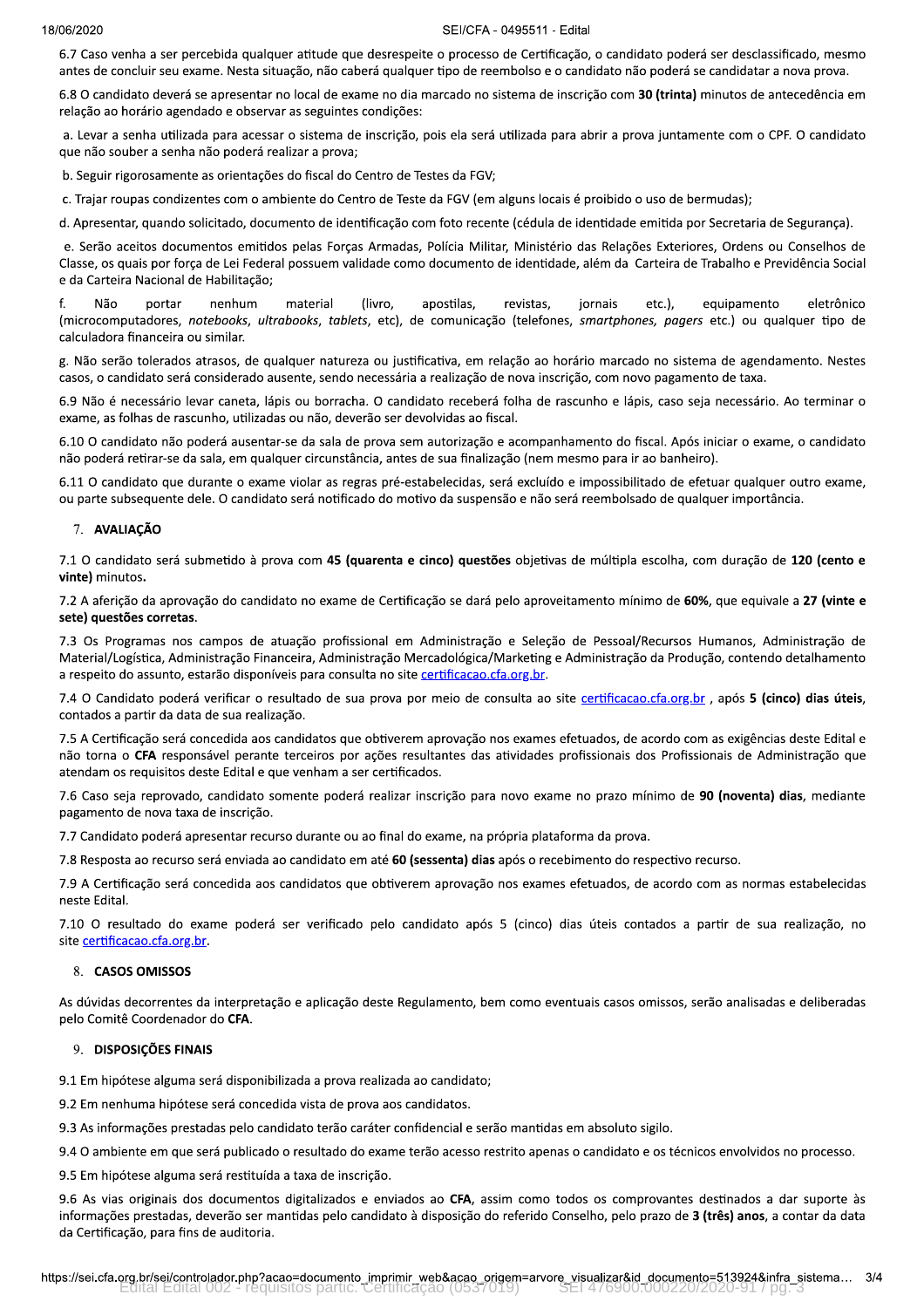

Documento assinado eletronicamente por Adm. Cláudia de Salles Stadtlober, Diretor(a), em 22/04/2020, às 11:50, conforme horário oficial de Brasília.



Documento assinado eletronicamente por Adm. Mauro Kreuz, Presidente, em 27/04/2020, às 13:39, conforme horário oficial de Brasília.



A autenticidade deste documento pode ser conferida no site sei.cfa.org.br/conferir, informando o código verificador 0495511 e o código CRC 6E3658EF.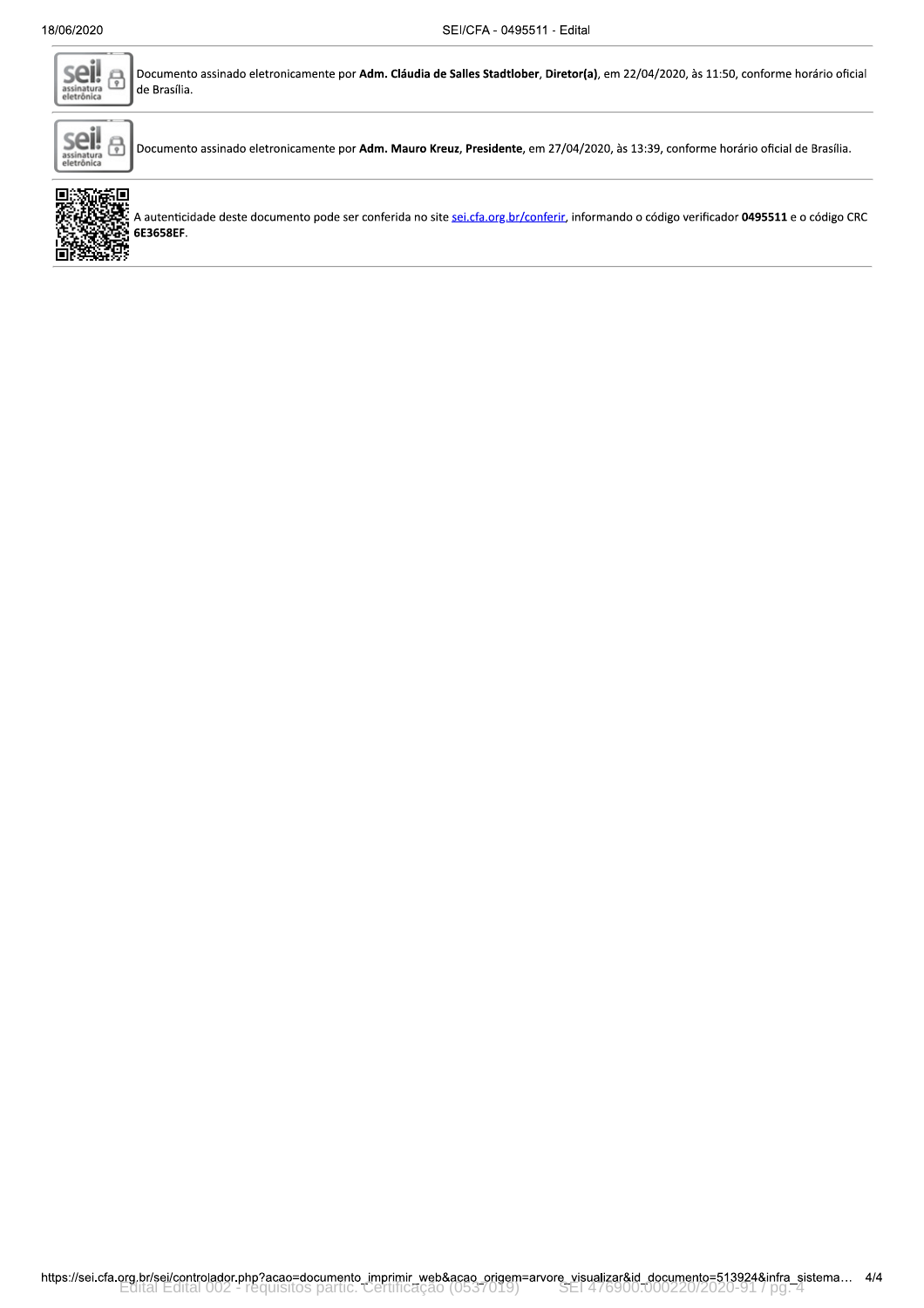

# Conselho Federal de Administração





Setor de Autarquias Sul Quadra 01 Bloco L, Edifício CFA, - Bairro Asa Sul, Brasília/DF, CEP 70070-932 Telefone: (61) 3218-1800 - www.cfa.org.br

Despacho nº 293/2020/CFA

Brasília, 30 de junho de 2020.

Para: CFA-SC - Seção de Compras

Providências: Renovação do **Contrato nº 45, de 15/12/2016,** firmado pelo CFA e a FGV - Fundação Getúlio Vargas, cuja despesa será suportada pela Dotação Orçamentária nº 6.2.2.1.1.01.04.04.057.004

Adm. Francisco Rogério Cristino

Diretor Administrativo e Financeiro

CRA-CE nº 1.904



Documento assinado eletronicamente por **Adm. Francisco Rogério Cristino**, **Diretor(a)**, em 12/08/2020, às 10:24, conforme horário oficial de Brasília.



 $\mathrel{\mathop{\llcorner}}$  A autenticidade deste documento pode ser conferida no site [sei.cfa.org.br/conferir](https://sei.cfa.org.br/conferir), informando o código verificador **0544401** e o código CRC **0E06EDF1**.

**Referência:** Processo nº 476900.000220/2020-91 SEI nº 0544401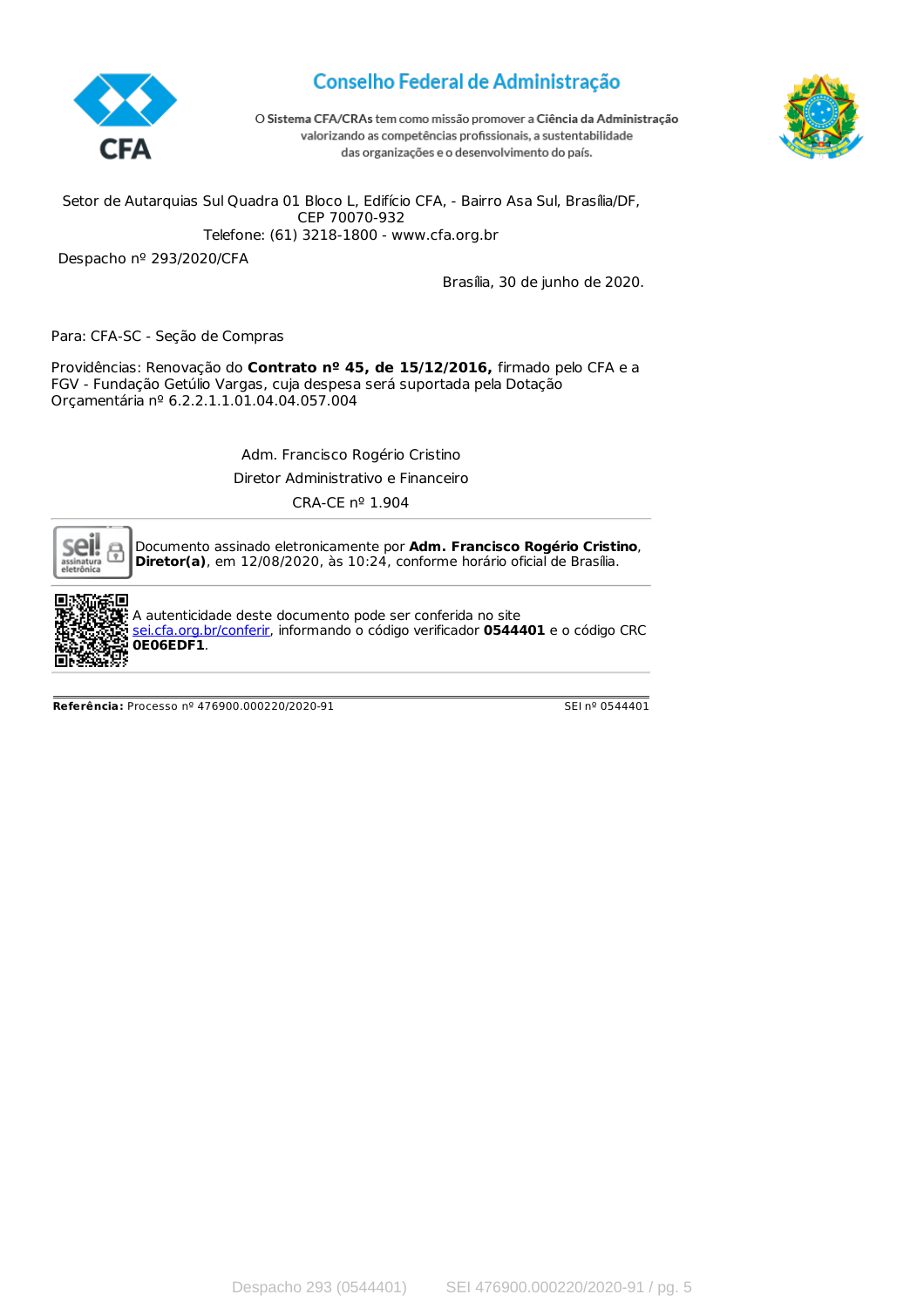



O Sistema CFA/CRAs tem como missão promover a Ciência da Administração valorizando as competências profissionais, a sustentabilidade das organizações e o desenvolvimento do país.



Seção de Contratos Setor de Autarquias Sul - Quadra 01 - Bloco L - Edificio CFA, , Brasília/DF, CEP 70070- 932 Telefone: (61) 3218-1800 - www.cfa.org.br **CONTRATO Nº 45/2016 1º TERMO ADITIVO Processo nº 476900.001884/2016-91**

> **PRIMEIRO TERMO ADITIVO AO CONTRATO DE PRESTAÇÃO DE SERVIÇOS QUE ENTRE SI CELEBRAM O CFA – CONSELHO FEDERAL DE ADMINISTRAÇÃO E A FUNDAÇÃO GETULIO VARGAS.**

O **CONSELHO FEDERAL DE ADMINISTRAÇÃO**, doravante denominado CFA, com sede na Qd. 1 Bloco L, Ed. Conselho Federal de Administração, Setor de Autarquias Sul, CEP 70070-932, Brasília/DF, inscrito no CNPJ/MF sob o nº 34.061.135/0001-89, neste ato representado por seu Presidente, Adm. MAURO KREUZ, brasileiro, portador da Carteira de Identidade Profissional nº 85872 CRA-SP e do CPF nº 361.887,350-68, residente e domiciliado na Alameda das Cerejeiras, nº 211, Condomínio Ville de Chamonix - CEP: 13257-630 - Itatiba/SP, diplomado e empossado na primeira sessão plenária do Conselho Federal de Administração, em 10 de janeiro de 2019, nomeado pela Portaria n° 01, de 10 de janeiro de 2019, e publicação do Aviso nº 3/2019 na Seção 3 do D.O.U., de 25 de fevereiro de 2019, considerando o constante no processo nº 476900.006019/2018-01, doravante denominada simplesmente **CONTRATANTE**, e a **FUNDAÇÃO GETULIO VARGAS**, pessoa jurídica de direito privado, de caráter técnico-científico e educativo, reconhecida de utilidade pública pelo Governo Federal, pelo Decreto s/n.º, de 27.05.92, publicado no D.O.U de 28.05.92, pelo Governo do Estado do Rio de Janeiro, por meio do Decreto n.º 39.714, de 11 de agosto de 2006, publicado no D.O.E de 14 de agosto de 2006, e pelo Município do Rio de Janeiro, pela Lei n.º 5.242, de 17 de janeiro de 2011, publicada no D.O.M de 18 de janeiro de 2011, inscrita no CNPJ/MF sob o nº 33.641.663/0001-44, com sede na Praia de Botafogo, nº 190, na Cidade e Estado do Rio de Janeiro, neste ato representada por seu Presidente Sr. CARLOS IVAN SIMONSEN LEAL, portador da carteira de identidade nº RJ - 47221/D CREA/RJ e inscrito no CPF/ME nº 441.982057-87, doravante designada **CONTRATADA**:

**CONSIDERANDO** que, em 15 de dezembro de 2016, as partes firmaram o contrato de prestação de serviços nº 45– Sei nº (0041003) objetivando apoiar o **CONTRATANTE** na estruturação e planejamento de seu Programa de Certificação Profissional em Administração, nas áreas de Administração e Seleção de Pessoal/Recursos Humanos, Administração de Material/Logística, Administração Financeira, Administração Mercadológica/Marketing e Administração da Produção.

**CONSIDERANDO** que o referido contrato, em sua cláusula quarta, prevê que o preço dos serviços foi dividido em parte fixa e parte variável;

**CONSIDERANDO** que as atividades atreladas ao pagamento da parte fixa – estruturação e planejamento do programa de certificação Profissional em Administração e elaboração de 05 (cinco) banco de questões para os testes contendo até 180 (cento e oitenta) questões - já foram efetivamente entregues pela **CONTRATADA** e pagas pela **CONTRATANTE**;

**CONSIDERANDO** que a aplicação de exames atreladas ao pagamento de parte variável necessita de reajuste;

**CONSIDERANDO** que as partes convencionam alterar as subclausulas 4.1.4 e 4.4 do contrato original, a fim de prever que o reajuste contratual da parte variável se dará a partir de janeiro de 2020 pelo índice IPCA;

Resolvem celebrar o presente Primeiro Termo Aditivo que se regerá pelas cláusulas e condições seguintes:

# **CLÁUSULA PRIMEIRA – DO OBJETO**

1.1. O presente termo aditivo objetiva: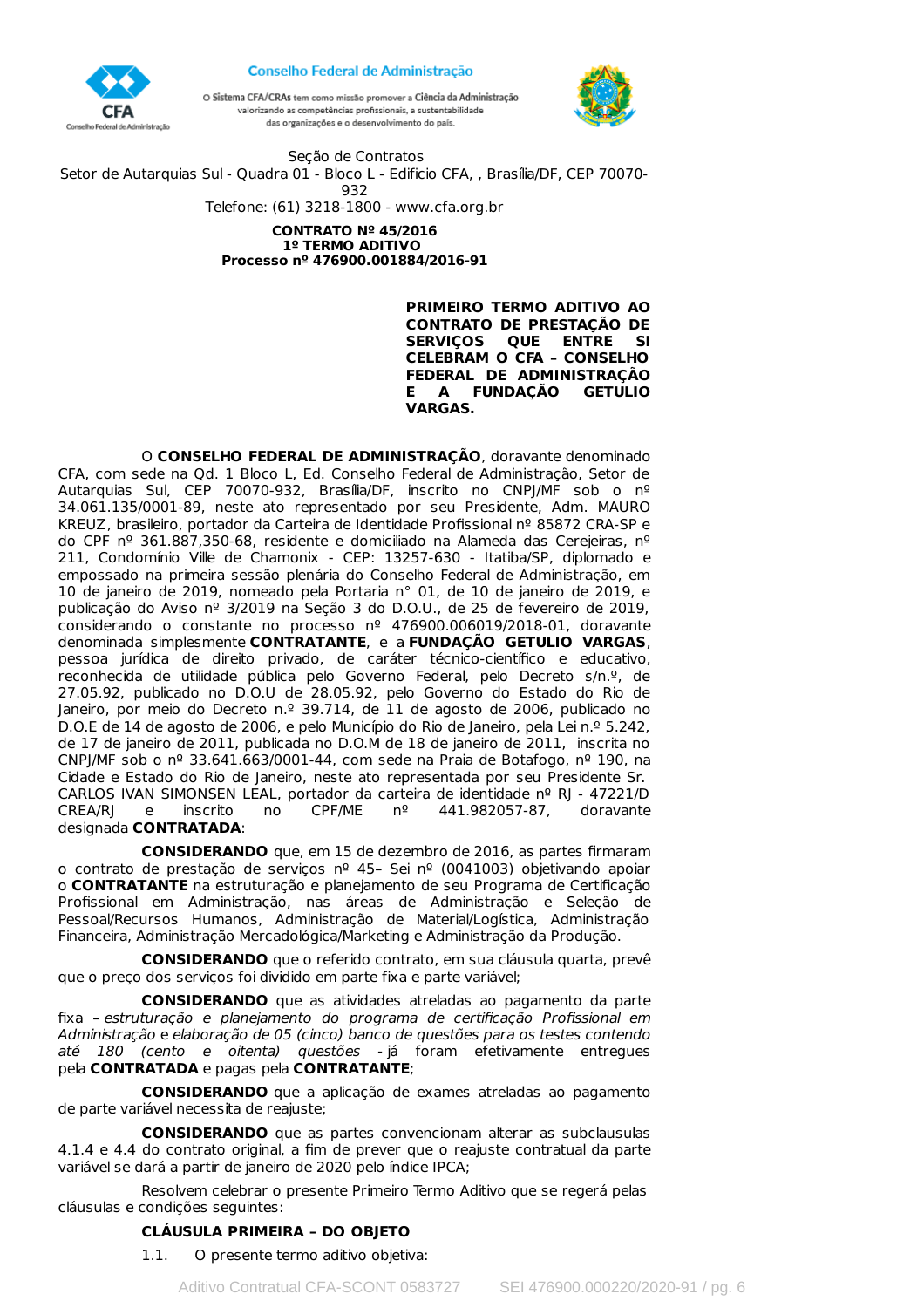a) aplicar o reajuste anual aos exames, tendo por base o índice IPCA – Índice Nacional de Preços ao Consumidor Amplo, sempre no mês de janeiro, acarretando na alteração das clausulas 4.1.4 e 4.4 do contrato original; e

b) dar quitação as atividades e pagamentos correlatos referentes a parte fixa do contrato original.

### **CLÁUSULA SEGUNDA – DO REAJUSTE QUANTO A APLICAÇÃO DE EXAMES**

2.1 As Partes estabelecem que, o valor unitário por agendamento confirmado, será devidamente corrigido, com base no IPCA - Índice Nacional de Preços ao Consumidor Amplo, apurado para o período de janeiro de 2018 a dezembro de 2019, a partir de janeiro de 2020.

2.2 Em razão do disposto no subitem 2.1 acima, os subitens 4.1.4 e 4.4 da cláusula quarta do contrato original passam a vigorar com as seguintes redações:

"[...] 4.1.4. A parte variável do Contrato nº 45/2016 será calculada em função do número de agendamentos confirmados, por unidade de tempo (mensal). Entende-se como agendamento confirmado, aquele que não foi alterado (adiado ou cancelado) até 07 (sete) dias antes da data agendada. Este preço deverá respeitar a escala apresentada abaixo:

| Número de Agendamentos Confirmados |        | <b>Preço Unitário</b> |
|------------------------------------|--------|-----------------------|
| <b>Intervalo</b>                   |        | R\$                   |
|                                    | 10.000 | 208,61                |
| 10.001                             | 20.000 | 198,18                |
| 20.001                             | 30.000 | 187,75                |
| 30.001                             | 40.000 | 177,32                |
| 40.001                             | acima  | 166,89                |

"4.4. Os preços referidos neste contrato serão objeto de reajuste anual, tendo por base o índice IPCA – Índice Nacional de Preços ao Consumidor Amplo, sempre no mês de janeiro.

2.3 A CONTRATADA, por mera liberalidade, optou por não reajustar o valor unitário até dezembro de 2019.

# **CLÁUSULA TERCEIRA – DA QUITAÇÃO**

3.1. Com relação aos serviços de estruturação e planejamento do Programa de Certificação Profissional em Administração e elaboração de 05 (cinco) banco de questões para os testes contendo até 180 (cento e oitenta) questões, as **PARTES** se dão recíproca, irrevogável, irretratável e geral quitação, não mais havendo motivo para exigir, uma da outra, quaisquer vantagens, não podendo pleitear quaisquer direitos ou obrigações pretéritas, presentes ou futuras.

# **CLÁUSULA QUARTA – DA MANUTÊNCIA DAS CLÁUSULAS**

4.1 - Mantêm-se inalteradas e são ratificadas em todos os seus termos as demais cláusulas do contrato original e aditivo não abrangidas por este instrumento.

# **CLÁUSULA QUINTA - DA RETROATIVIDADE**

5.1. Este instrumento entra em vigor na data de sua assinatura, com efeitos retroativos a 02 de janeiro de 2020.

E, por estarem assim, ajustadas, as partes assinam o presente instrumento por meio do Sistema Eletrônico de Informações (SEI), juntamente com as testemunhas abaixo indicadas e identificas.

**Adm. MAURO KREUZ**

# **Presidente do CFA**

# **CRA-SP nº 85872**